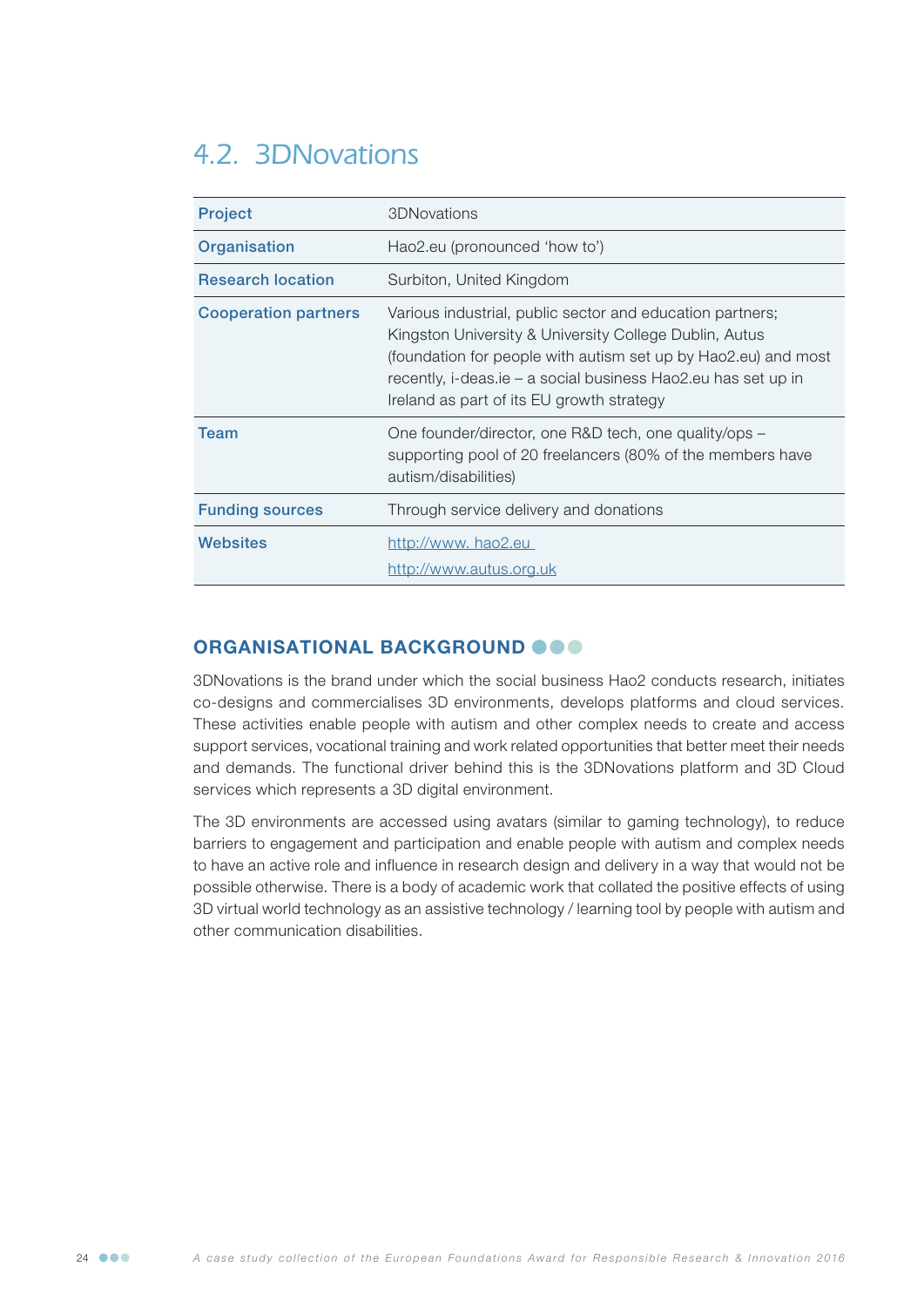#### **FUNDING @@@**

This company is not the result of an official university research programme, but originated from Herbertson's own initiative starting as an entrepreneur. It was also related to personal experiences with autism (son) and unemployment (self). Some of its income has come from grantbased funding from a variety of different sources but it primarily aims to generate income by charging organisations and partners for its technology services and in doing so creates training and employment opportunities for people with autism both within the company and in the organisations purchasing its services. The fees Hao2.eu receives for its services from these organisations and partners are invested in research and development to cover salaries and operational costs and used to commission services from or make donations to Autus – the Hao2.eu Foundation. Hao2.eu's business objective is to lead the technology industry by example by showing it can be a successful, highly competitive, innovative and sustainable social business that reinvests its profits in improving outcomes for people with autism in the UK, EU, the Commonwealth and China.



#### PROBLEM BEING ADDRESSED  $\bullet \bullet \bullet$

People with autism now represent around 1% of the UK population (equal to about 700,000 people, meaning that the lives of around 2.7 million people are touched by autism). Around 70% of autistic people believe that they do not receive enough support or effective support from social services; only 15% of adults with autism in the UK are in full-time paid employment and only 10% of them receive employment support, even though 53% say they want it. In addition, between 44% and 52% of autistic people also have a learning disability. This shows the urgent need to provide better employability and employment services targeting this specific group of citizens. The objectives for the project are threefold:

- To demonstrate the potential of online 3D environments accessed using avatars to enable people with autism and complex needs to lead as well as participate in designing and delivering research and development that can deliver sustainable and scalable social and economic benefits and outcomes.
- To influence social and cultural change by research and developing 3D cloud platforms and services as responsible research and innovation tools that organisations of all kinds can use to make their services more accessible and inclusive for people with diverse needs.
- To improve employability prospects and outcomes for people with complex conditions such as autism by enabling them to access relevant services and training in a way that better meets their needs.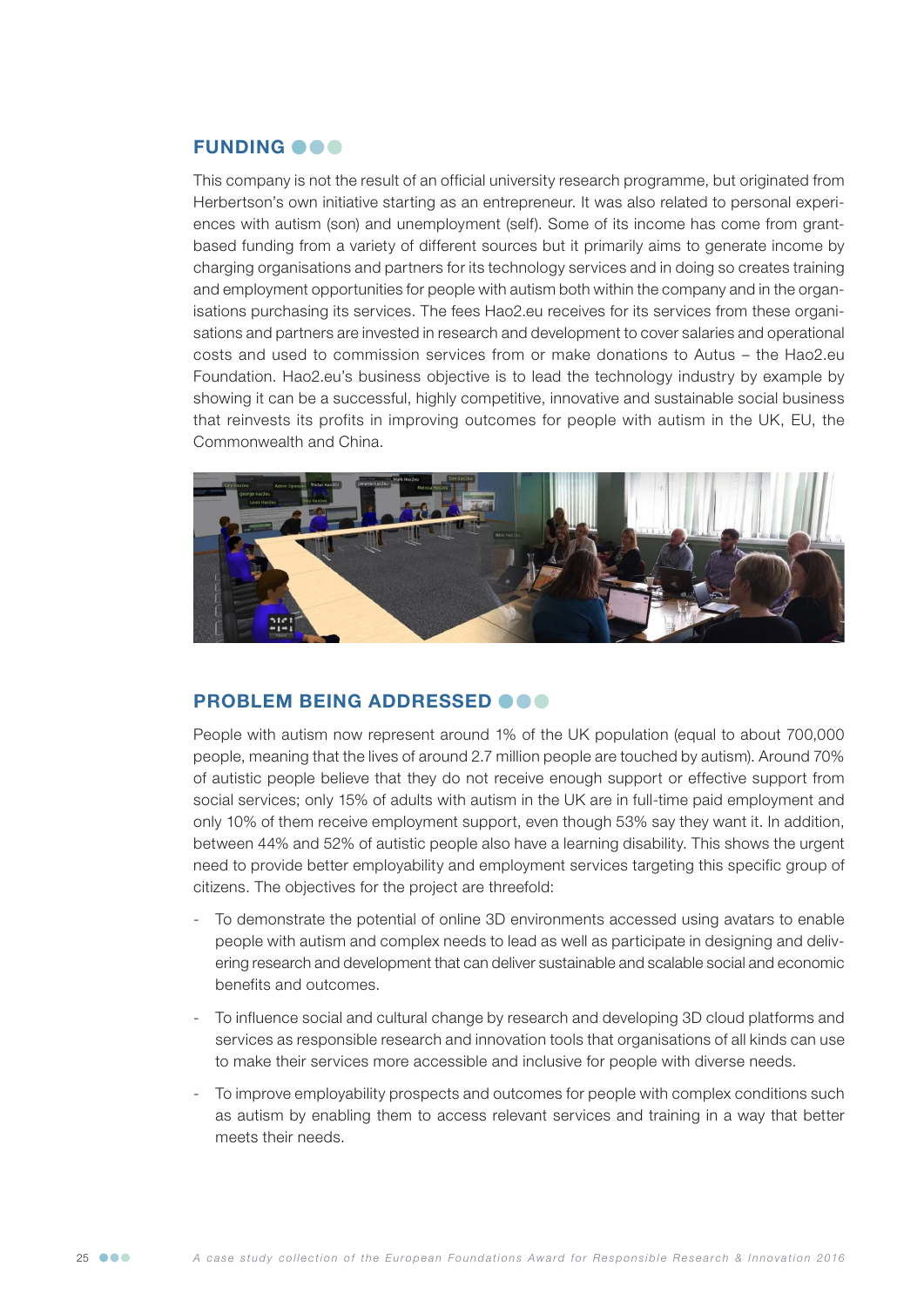#### RESEARCH DESIGN AND SOLUTION OOO

The relevance and potential of the platform was explored through good case studies, including many stakeholders and by providing examples. During the next phase, the focus is on further growth and professionalisation. Very practical barriers to growth are identified, including the readiness of the technology market (people don't know they could have a use for the Hao2 innovation, 3D virtual reality; but also after the economic crisis), and access to finance and support for people who don't have the networks and networking skills, such as people with autism.

Currently there are ten 'hubs' (locations based in various communities) around the country which are helping employees with training on how to use the 3D system and how to train people with autism. These people are able to help people with autism afterwards. The project is still in the start-up phase at present and these external hubs usually receive start-up funding; when the funding ends they continue to operate through volunteer support but with more limited capacity.

#### GRAND CHALLENGE BEING ADDRESSED @@@

The societal challenge addressed in this initiative relates to inclusion and social justice: there is a gap between what people with autism have access to vs. what others have access to. Tackling exclusion (e.g. from school, from employment), having a voice, having an influence, having a job and contributing to society is what this project aims to contribute.

Providing support to people with autism can be done at a lower cost, saving money for society, through prevention of current exclusion of people with autism. There is an annual cost of £38 billion annually in the UK that results from 'failing' (as Herbertson puts it) autism citizens who have potential especially when assisted by technology. There is a pool of 600,000 people who may have potential digital skills to fill this gap. There may also potentially be a deficit of skilled workers within the UK in the near future. This tool may help to remedy that. In addition to addressing an existing social need, the research is engaging end-users in the creation and evaluation of services, whilst helping traditional public employment service providers to reach a group that is traditionally very hard to access in a cost-effective way.

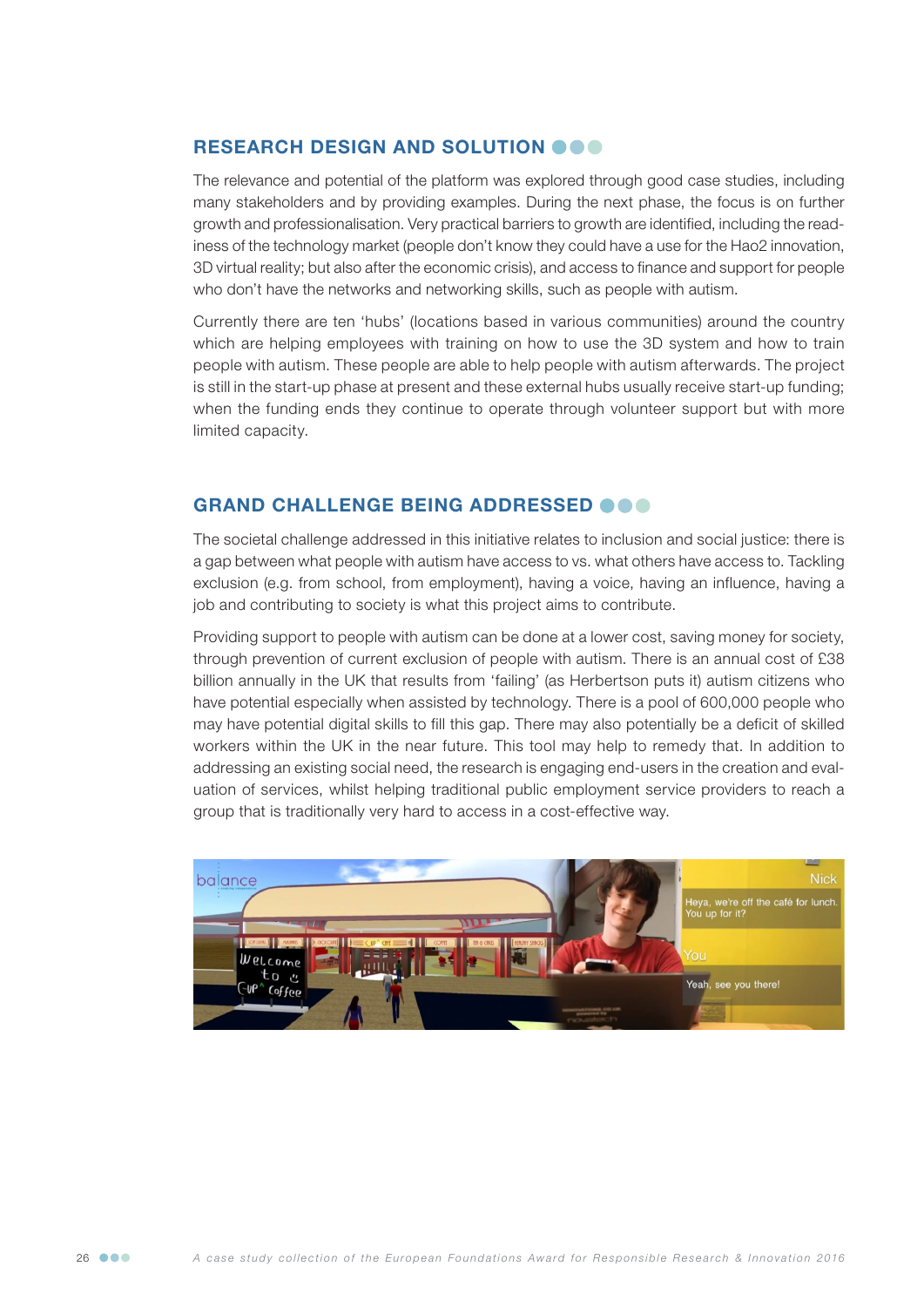#### RESPONSIBLE RESEARCH AND INNOVATION OOO

The target group and audience of young people with autism and other complex needs is fully and directly involved in the research project. The rationale for including them is that people with autism are best placed to communicate their needs and are completely capable of doing so. The research project itself facilitates their involvement because it uses a technology that they are familiar with already through gaming. This is used to effectively engage them in activities such as training and development in which they would normally not participate and gain their feedback, thoughts and ideas on how to create services that meet their needs better. The substantial use of ICTs taking place outside of the recognised institutional setting is radically modifying the existing mechanisms of service provision, allowing autistic people to gain employability, social skills and engage with other parties in a completely new way. The partnership approach in the delivery of this project has meant that stakeholders such as funders, public services, voluntary sector organisations and employers have been able to engage and communicate their needs directly with the target group using a method that does not intimidate but empowers those for whom the research is intended.



The 3DNovations research project communicates with, absorbs information from and gives feedback to target groups, audiences and stakeholders in real time, openly and transparently, using a range of different approaches in various ways.

- By visiting organisations and participating in face to face meetings, in a one to one setting, in small groups as well as larger events and conferences.
- Through e-mail, written documents and publications, blogs, Twitter, Facebook, YouTube and images posted on the web, both on their own website and on partner websites.
- Via services definitions and service information provided on the UK HM Government Digital Marketplace.

3DNovations uses open-source technologies such as Opensimulator and aims to offer its services free of charge to citizens with autism and/or complex needs who need its services and cannot afford to pay for them. Hao2.eu charges organisations and partners for the 3DNovations services it provides because these services help them to innovate and improve services, particularly for people with autism and disabilities, and save them money and operational costs. If organisations or partners are unable to afford 3DNovations services, they can gain access to 3DNovations through 3DNovations hubs or through collaborative projects with Autus – the Hao2. eu Foundation. The research behind the initiative has been user-led from the outset. Their input/ insight has ensured that it adopts an action learning approach. Those who benefit include not only people with autism themselves, but also those who take care of them and the society in general, through improved use of the work force.